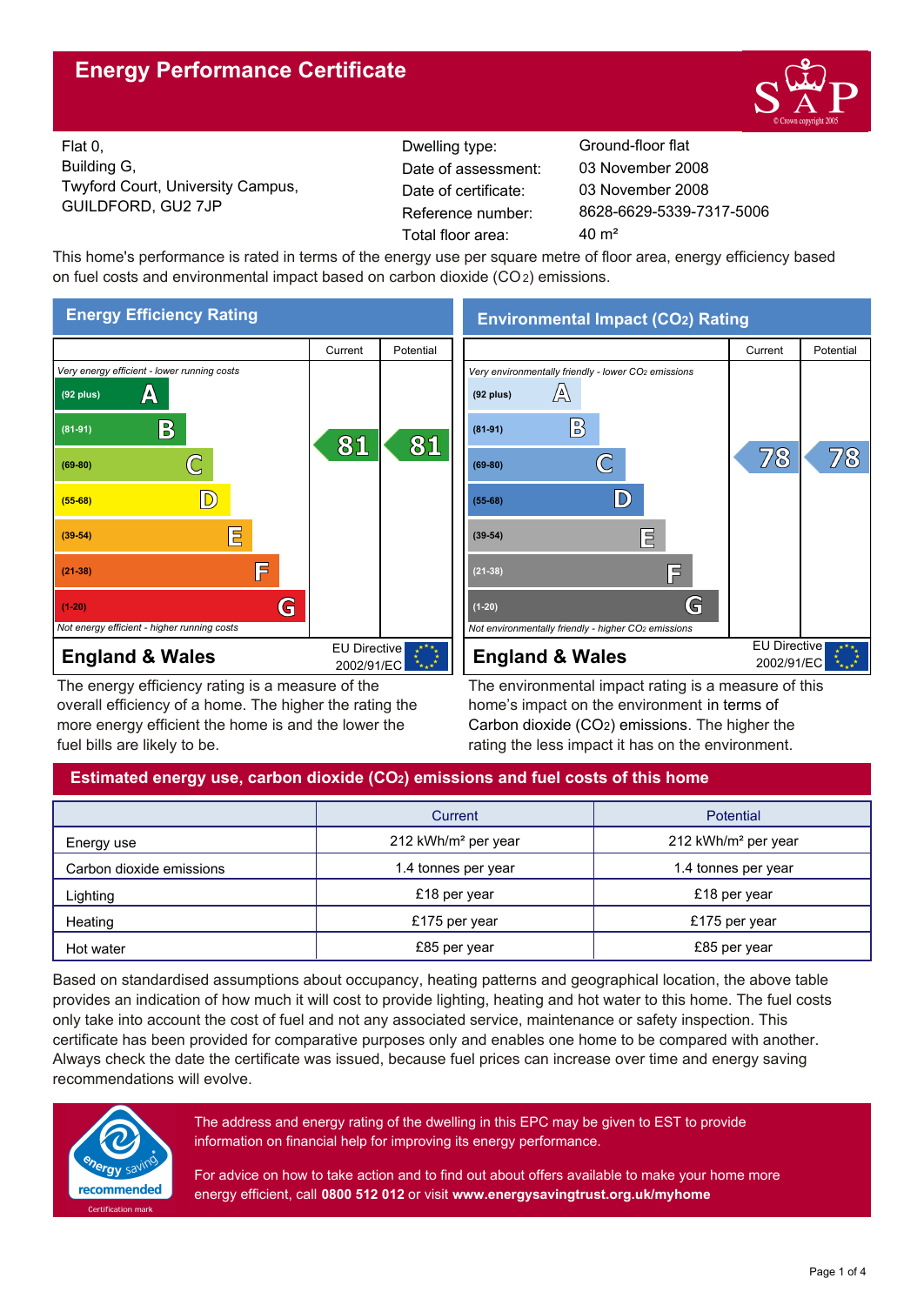# **About this document**

The Energy Performance Certificate for this dwelling was produced following an energy assessment undertaken by a qualified assessor, accredited by Elmhurst Energy Systems, to a scheme authorised by the Government. This certificate was produced using the RdSAP 2005 assessment methodology and has been produced under the Energy Performance of Buildings (Certificates and Inspections) (England and Wales) Regulations 2007 as amended. A copy of the certificate has been lodged on a national register.

| Assessor's accreditation number: | EES/002004                                     |
|----------------------------------|------------------------------------------------|
| Assessor's name:                 | Gary John Ryan                                 |
| Company name/trading name:       | <b>Energy Assess UK Limited</b>                |
| Address:                         | 5 Bryanstone Close, Guildford, Surrey, GU2 9UJ |
| Phone number:                    | 07894 801 963                                  |
| Fax number:                      | 01483 829557                                   |
| E-mail address:                  | gary@energyassessuk.com                        |
| Related party disclosure:        |                                                |

## **If you have a complaint or wish to confirm that the certificate is genuine**

Details of the assessor and the relevant accreditation scheme are as above. You can get contact details of the accreditation scheme from their website at www.elmhurstenergy.co.uk together with details of their procedures for confirming authenticity of a certificate and for making a complaint.

## **About the building's performance ratings**

The ratings on the certificate provide a measure of the building's overall energy efficiency and its environmental impact, calculated in accordance with a national methodology that takes into account factors such as insulation, heating and hot water systems, ventilation and fuels used. The average Energy Efficiency Rating for a dwelling in England and Wales is band E (rating 46).

Not all buildings are used in the same way, so energy ratings use 'standard occupancy' assumptions which may be different from the specific way you use your home. Different methods of calculation are used for homes and for other buildings. Details can be found at www.communities.gov.uk/epbd.

Buildings that are more energy efficient use less energy, save money and help protect the environment. A building with a rating of 100 would cost almost nothing to heat and light and would cause almost no carbon emissions. The potential ratings on the certificate describe how close this building could get to 100 if all the cost effective recommended improvements were implemented.

## **About the impact of buildings on the environment**

One of the biggest contributors to global warming is carbon dioxide. The way we use energy in buildings causes emissions of carbon. The energy we use for heating, lighting and power in homes produces over a quarter of the UK's carbon dioxide emissions and other buildings produce a further one-sixth.

The average household causes about 6 tonnes of carbon dioxide every year. Adopting the recommendations in this report can reduce emissions and protect the environment. You could reduce emissions even more by switching to renewable energy sources. In addition there are many simple everyday measures that will save money, improve comfort and reduce the impact on the environment. Some examples are given at the end of this report.

#### **Visit the Government's website at www.communities.gov.uk/epbd to:**

- Find how to confirm the authenticity of an energy performance certificate
- Find how to make a complaint about a certificate or the assessor who produced it •
- Learn more about the national register where this certificate has been lodged •
- Learn more about energy efficiency and reducing energy consumption •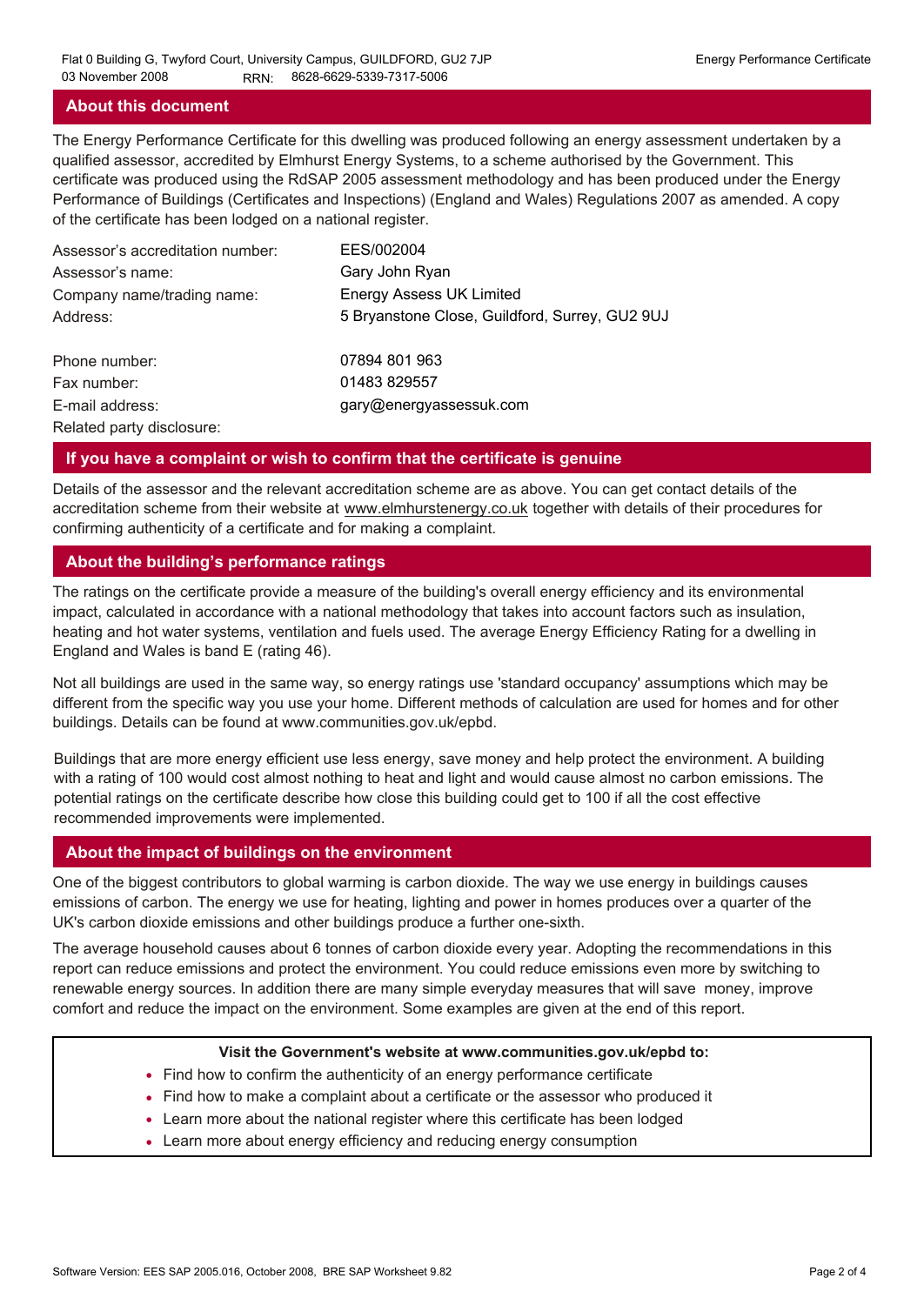# Recommended measures to improve this home's energy performance

Flat 0, Building G, Twyford Court, University Campus, GUILDFORD, GU2 7JP

Date of certificate:

Reference number: 8628-6629-5339-7317-5006 03 November 2008

# **Summary of this home's energy performance related features**

The following is an assessment of the key individual elements that have an impact on this home's performance rating. Each element is assessed against the following scale: Very poor / Poor / Average / Good / Very good.

|                                           |                                                                    | Current performance      |                 |
|-------------------------------------------|--------------------------------------------------------------------|--------------------------|-----------------|
| Elements                                  | Description                                                        | <b>Energy Efficiency</b> | Environmental   |
| Walls                                     | Cavity wall, as built, insulated (assumed)                         | Good                     | Good            |
| Roof                                      | (another dwelling above)                                           |                          |                 |
| Floor                                     | Solid, no insulation (assumed)                                     |                          |                 |
| Windows                                   | Fully double glazed                                                | Average                  | Average         |
| Main heating                              | Community scheme                                                   | Good                     | Good            |
| Main heating controls                     | Flat rate charging, no thermostatic control of room<br>temperature | Very poor                | Very poor       |
| Secondary heating                         | None                                                               |                          |                 |
| Hot water                                 | From main system                                                   | Very good                | Very good       |
| Lighting                                  | Low energy lighting in all fixed outlets                           | Very good                | Very good       |
| Current energy efficiency rating          |                                                                    | <b>B</b> 81              |                 |
| Current environmental impact (CO2) rating |                                                                    |                          | C <sub>78</sub> |

### **Low and zero carbon energy sources**

None

## **Recommendations**

None

## **Further measures to achieve even higher standards**

None